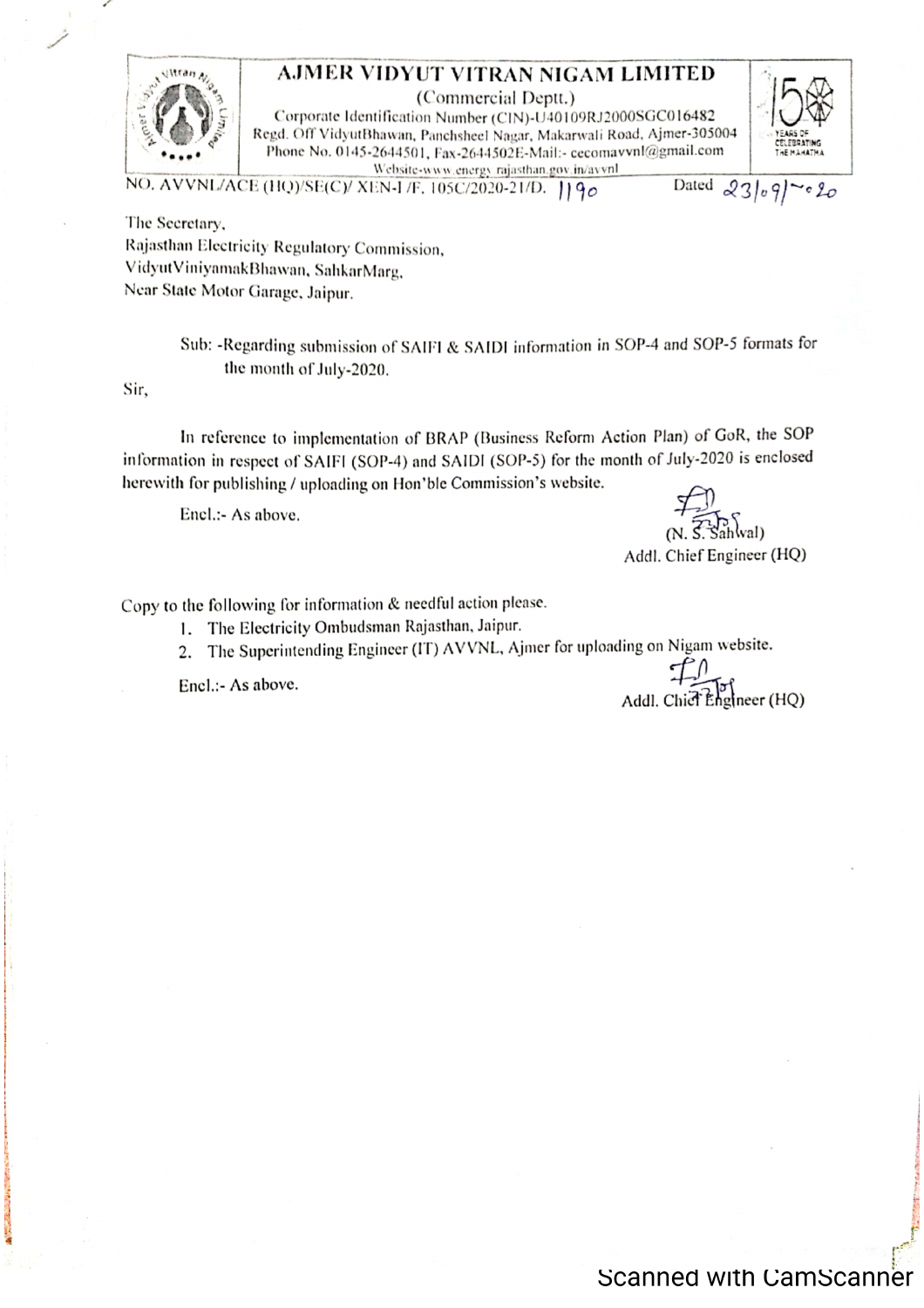## **Reliability Indices System Average interruption Frequency Index (SAIFI)**

**SOP-4**

| <b>Name of Licensee:-Ajmer Discom</b> | For the month July-2020 |                         |                                                                                |                                                           |                                       |
|---------------------------------------|-------------------------|-------------------------|--------------------------------------------------------------------------------|-----------------------------------------------------------|---------------------------------------|
| S.No.                                 | <b>Name of Circle</b>   | consumers served<br>(1) | Total number of Total number of sustained<br>interruptions to<br>consumers (2) | SAIFI = $(2) / (1)$ (Number of<br>interruptions/consumer) | Target specified by the<br>Commission |
| $\mathbf{1}$                          | AJMER (ACC)             | 369305                  | 3685573                                                                        | 9.98                                                      |                                       |
| $\overline{2}$                        | AJMER (ADC)             | 272073                  | 2431031                                                                        | 8.94                                                      |                                       |
| 3                                     | <b>BHILWARA</b>         | 545444                  | 4168137                                                                        | 7.64                                                      |                                       |
| $\overline{4}$                        | <b>CHITTORGARH</b>      | 359010                  | 1249968                                                                        | 3.48                                                      |                                       |
| 5                                     | <b>UDAIPUR</b>          | 669631                  | 7657936                                                                        | 11.44                                                     |                                       |
| 6                                     | <b>BANSWARA</b>         | 304130                  | 1305248                                                                        | 4.29                                                      |                                       |
| $\overline{7}$                        | <b>NAGAUR</b>           | 643004                  | 2425746                                                                        | 3.77                                                      |                                       |
| 8                                     | <b>SIKAR</b>            | 637913                  | 2472593                                                                        | 3.88                                                      |                                       |
| 9                                     | JHUNJHUNU               | 517032                  | 1753986                                                                        | 3.39                                                      |                                       |
| 10                                    | RAJASAMAND              | 282809                  | 1724456                                                                        | 6.10                                                      |                                       |
| 11                                    | <b>DUNGARPUR</b>        | 323188                  | 1076635                                                                        | 3.33                                                      |                                       |
| 12                                    | PRATAPGARH              | 189787                  | 801360                                                                         | 4.22                                                      |                                       |
|                                       | <b>Total</b>            | 5113326                 | 30752669                                                                       | 6.01                                                      |                                       |